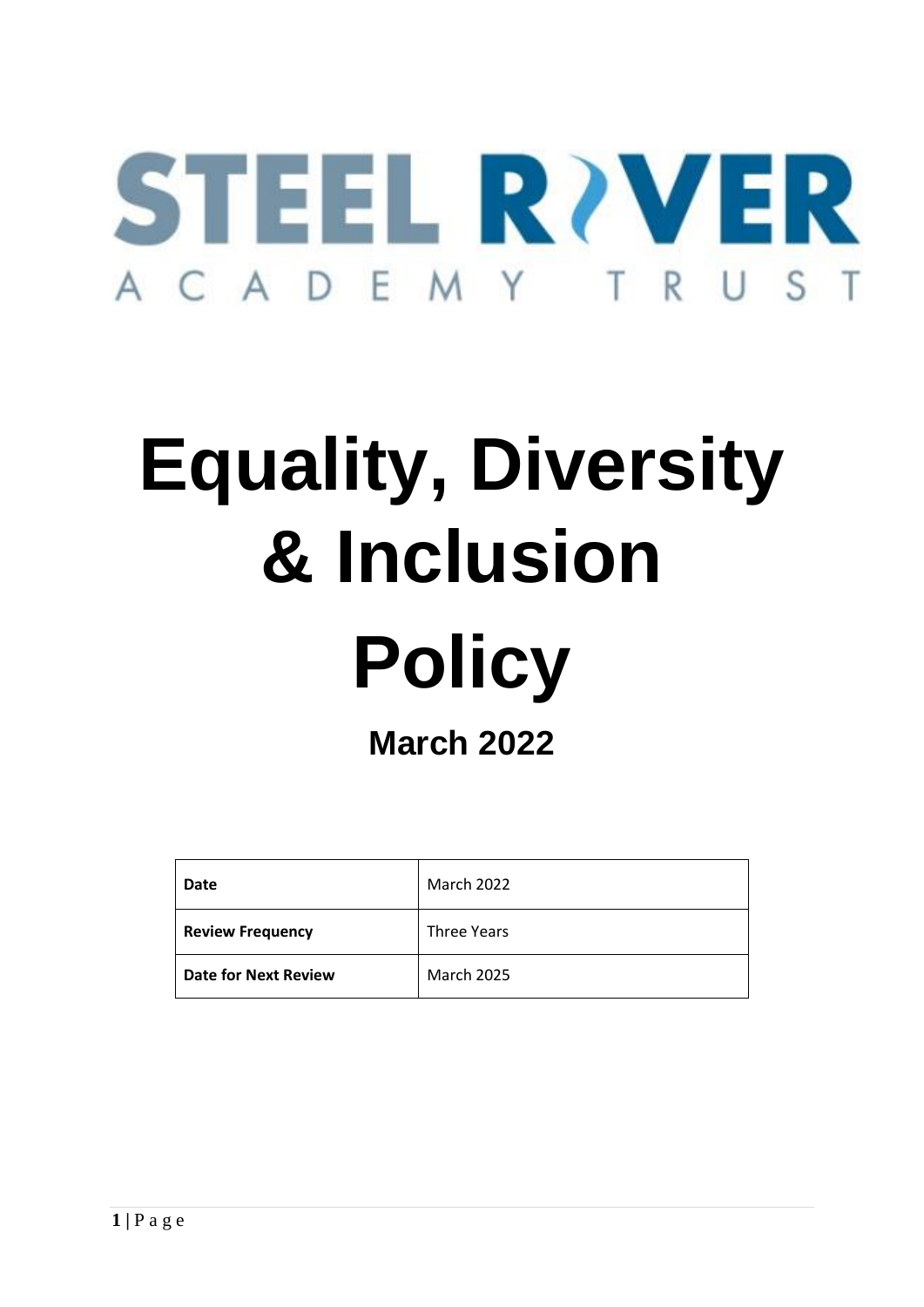| <b>Title</b>                                 | <b>Equality, Diversity and Inclusion Policy</b>                                                                                                                  |
|----------------------------------------------|------------------------------------------------------------------------------------------------------------------------------------------------------------------|
| <b>Summary</b>                               | This policy sets out our commitment and<br>approach to equality, diversity and inclusion.                                                                        |
| <b>Purpose</b>                               | To ensure that all stakeholders are aware of<br>this policy and its application in relation to<br>equality, diversity and inclusion for all pupils<br>and staff. |
| <b>Date</b>                                  | <b>March 2022</b>                                                                                                                                                |
| <b>Frequency of Review</b>                   | Every 3 Years                                                                                                                                                    |
| Date Approved by Board of<br><b>Trustees</b> |                                                                                                                                                                  |

# **1. Introduction**

Steel River Academy Trust is committed to equality, diversity and inclusion.

We recognise the value of diverse environments and strive to promote a culture in which all pupils, staff and members of the school community are welcomed and supported to fulfil their potential, irrespective of their background or personal characteristics.

We believe that the Equality Act 2010 provides a framework to support our commitment to valuing diversity, tackling discrimination and promoting equality and fairness as it protects people on the grounds of specified 'Protected Characteristics (**Age, Sex, Disability and caring responsibilities, Gender assignment (Transgender), sexual orientation, pregnancy and maternity leave, Religion, belief or faith, Race or ethnicity, Marital status or civil partnership**).

We also recognise that one of the main factors that contribute to inequality is poverty. Indeed, poverty can often have a disproportionate impact on protected groups. We have therefore broadened the scope of our equality work to encompass social class, income or housing circumstances. Within our Trust, we will use the Free School Meals indicator along with IDACI (deprivation Index) report to analyse our work in this area.

Steel River Academy Trust is an inclusive group of schools who focus on the wellbeing and progress of all our children and young people and where all members of our school community are of equal worth.

We are committed to an ethos and culture of inclusion in our schools for all pupils, irrespective of race, religion/belief, political views, disability, SEN status, gender, gender identity (e.g. transgender) and/or sexual orientation (LGBTIQ+).

We recognise, respect and value difference and understand that diversity is a strength that enriches our lives. We take account of differences and strive to remove any barriers to learning and development.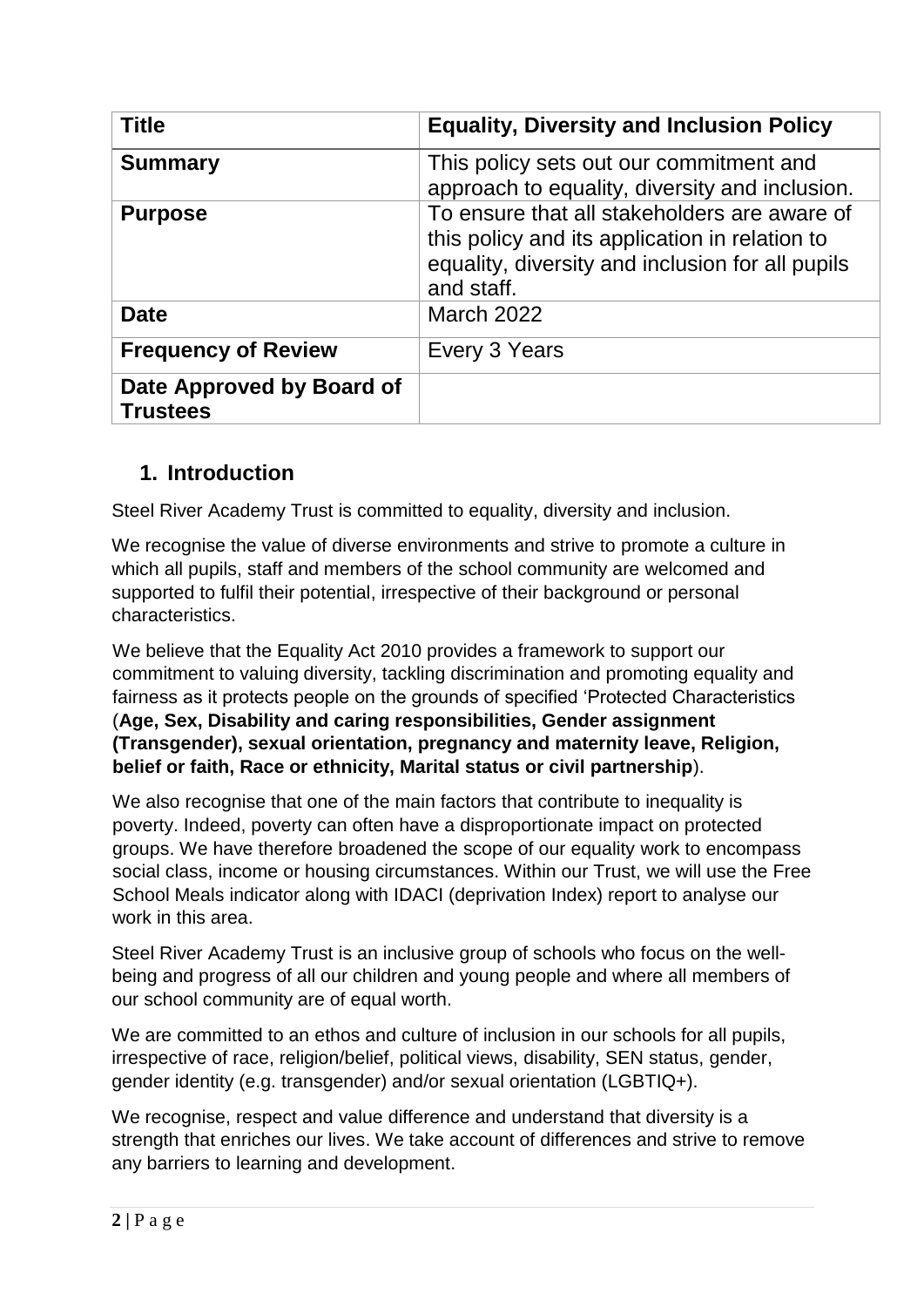We oppose all forms of unlawful and unfair discrimination, bullying and harassment and will take swift action to address any incidents which occur. As a Trust community, we recognise the need to champion equality and ensure inclusion for all pupils in the full life of our school; where appropriate making necessary adjustments to enable everyone's participation.

Steel River Academy Trust believes that education (both formal and informal learning) is fundamental to equality of opportunity. It prepares young people for life and is a powerful influence on access to and advancement in employment. All young people should be able to learn and develop fully in a truly diverse and inclusive environment.

All our policies and practices are fully inclusive and supportive of a welcoming culture for our communities; this is evidenced in our practices and procedures.

## **2. Mission and Values**

Steel River Academy Trust aims to create a safe, happy, nurturing and respectful environment that allows all our children to flourish, overcoming any barriers that may stand in their way. We will challenge everyone's mind-set to foster a love of learning, curiosity and belief in possibilities, developing independent, resilient and selfmotivated learners who are aspirational. We will ensure that children are exposed to a wide range of experiences to explore their interests, talents and passions and become well informed, confident and well-rounded young people who are responsible citizens.

# **3. Equality and Inclusion – School Policies**

Through this policy, and the wider practices within Steel River Academy Trust, we seek to empower our young people to embrace diversity and challenge discrimination. We equip our Governors and staff to fulfil their legal responsibilities, ensure that our schools' safeguarding procedures are comprehensive and inclusive and enable robust monitoring of our progress as a Trust.

As part of our overall Trust/school policy development there are a number of policies that we must have in place and regularly review to ensure our school is addressing its statutory responsibilities. These include Anti-bullying Policy, Safeguarding Policy, Curriculum Policies, Positive Behaviour Policy, SEND Policy and Admissions Policy. Any arising incident will be dealt with by the appropriate policy. There should never be any grey areas when it comes to young people's safety and well-being.

This is supplemented by a range of other policies that as a Trust we feel are important to have for our whole school communities. These include Relationships Education, PSHE, Mental Health and Wellbeing, Staff Wellbeing and Welfare, Exclusion and Code of Conduct policies. It is our belief that equality, diversity and inclusion is central to **all** of our policies and that we maintain an ethos that welcomes diversity and promotes equal opportunities for all, ensuring all our pupils and their families feel valued and supported and making sure that equality and inclusion is evident in everyday school life.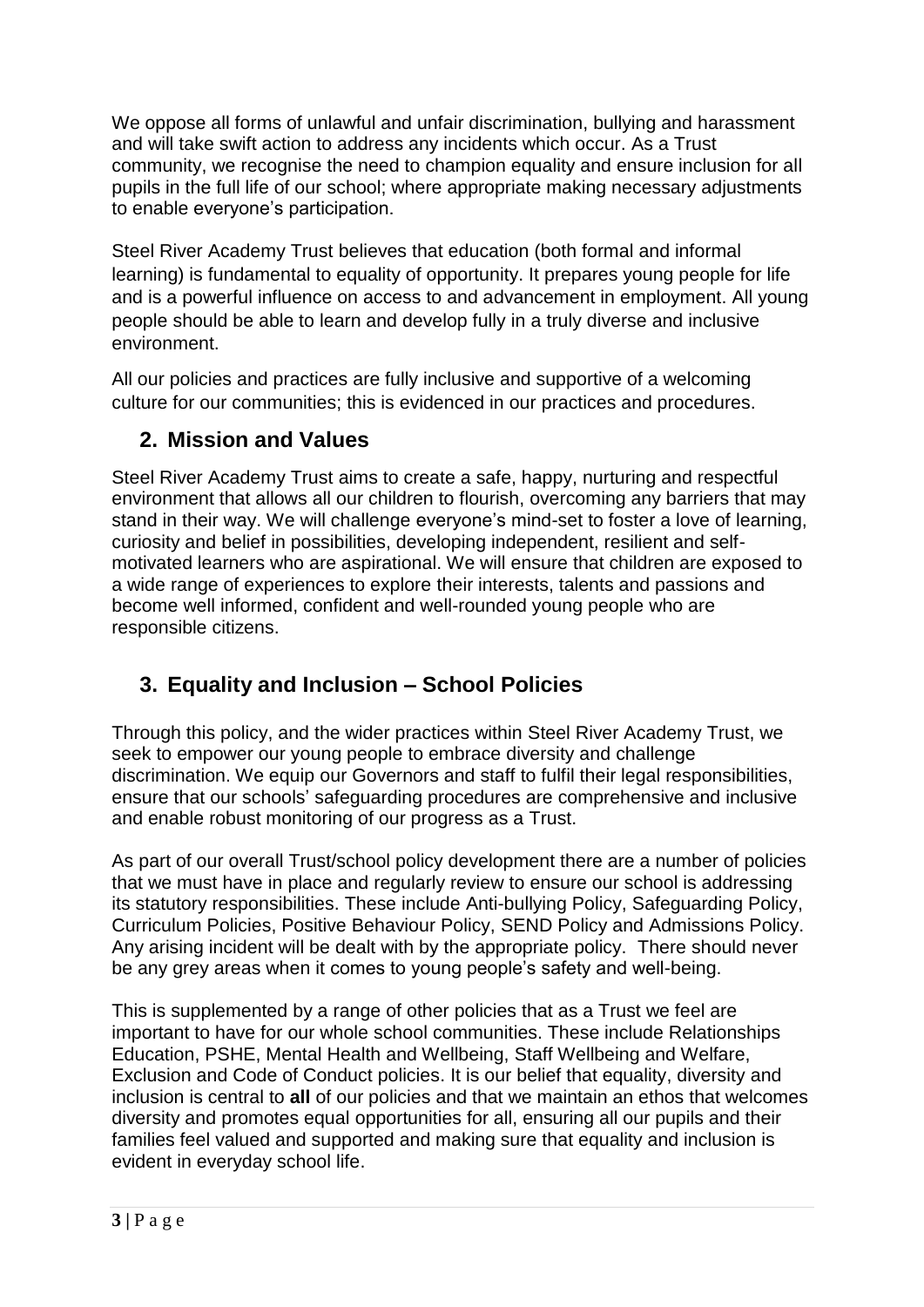# **4. Responsibilities**

The Steel River Academy *Board of Trustees* have overall responsibility to:

'Promote equality, good relations and diversity and to comply with education and employment legislation and anti-discrimination, human rights and equality legislation that affect its statutory duties in relation to the schools' *'Every school a good school – the governors role'* (Department of Education, August 2019)

The **Local Governing Boards** have overall responsibility to manage the implementation of equality and diversity in our schools.

The **Headteacher** is responsible for:

- ensuring policies and procedures are in place to comply with equality legislation;
- ensuring the school implements policies and practices in line with the principles of equality and inclusion;
- following the relevant procedures and taking action in cases of unfair discrimination, harassment or bullying;
- ensuring appropriate training and awareness raising is undertaken with staff and ensuring that they are aware of their roles and responsibilities;
- ensuring that appropriate records are kept of any cases of unfair discrimination, harassment or bullying.

## The *School Senior Leadership Team* are responsible for:

- putting the school's equality and inclusion policies and codes into practice;
- making sure that all staff know their responsibilities and receive the support and training necessary to carry them out;
- following the relevant procedures and taking action where necessary.

*All School Staff (teaching and non-teaching*) are responsible for:

- the day to day implementation of this policy and contributing to an inclusive and welcoming environment within the school.
- promoting an inclusive and collaborative ethos in the classroom
- modelling good practice, dealing with discriminatory incidents and being able to recognise and tackle bias and stereotyping
- promoting equality and avoiding discrimination against anyone
- taking up equality training and learning opportunities

*Pupils/students* are responsible for:

- respecting others in their language and actions;
- following all of the relevant school policies and codes of conduct in line with the principles of equality and inclusion.
- sharing concerns or issues with a member of staff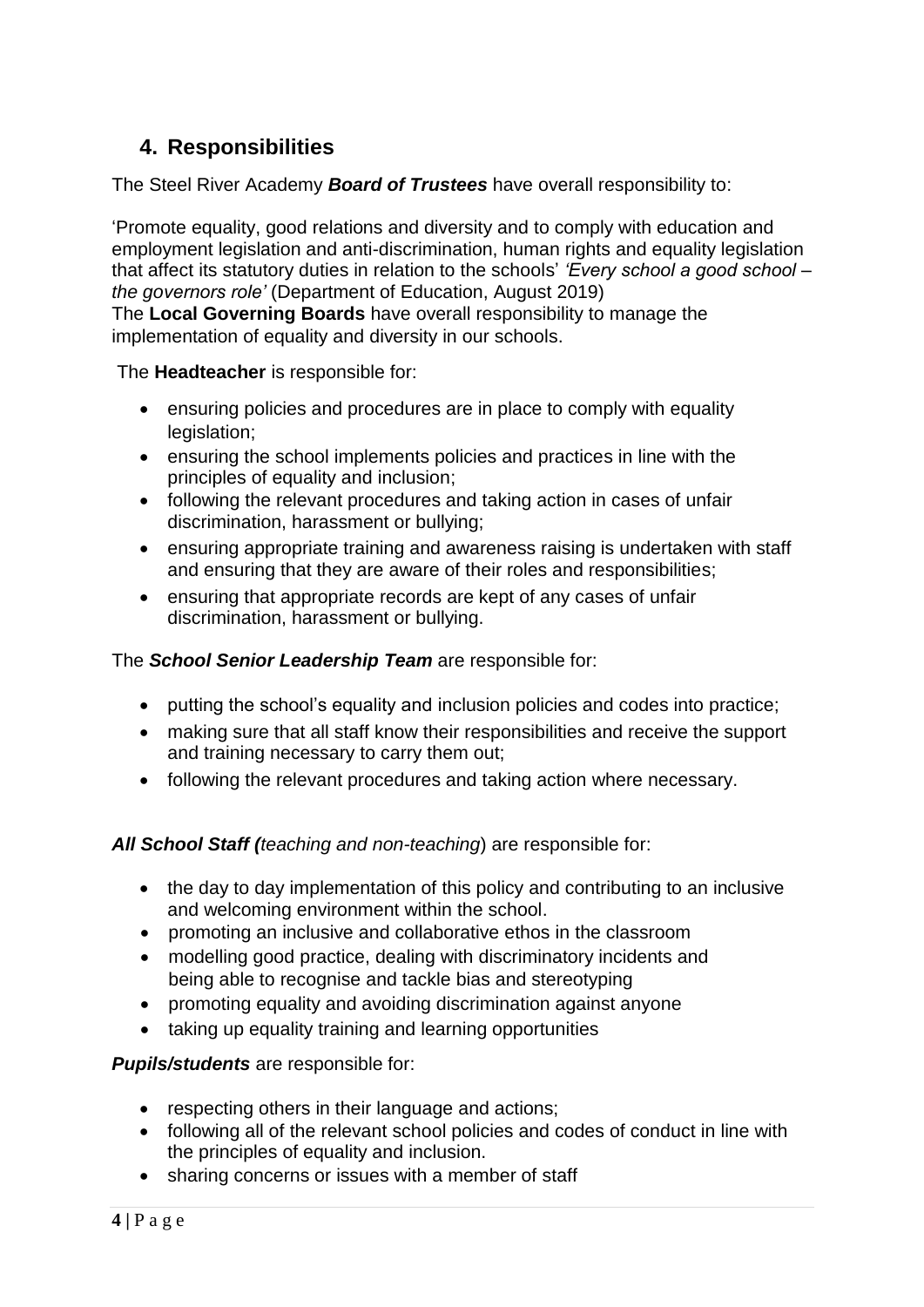### **Parents/Carers are responsible for:**

- supporting the school's equality ethos
- challenging inappropriate language/behaviour
- sharing concerns or issues with senior staff

## **5. How do we promote Equality and Inclusion?**

Steel River Academy Trust promotes equality and inclusion within our school through the following activities:

#### *School Practices*

- Developing a whole school approach that is consistent across all schools within the Trust
- Having an inclusive mission statement
- Using a range of resources and teaching approaches
- Using appropriate terminology and language
- Tackling stereotypes
- Challenge homophobic, racist or any other type of bullying
- Increasing the visibility/role modelling of minority groups
- Setting clear expectations about acceptable behaviour

### *Policies*

• In addition to the many documents referred to in section 3 of this policy, Steel River Academy Trust has in place a range of policies, procedures, strategies and guidance that play an important role in ensuring we are meeting the needs of, and enhancing equality for all members of our Trust community.

### *Facilities*

- Promoting and using interpreting services (where necessary and available)
- Using translated documents (where available)
- Have allocated accessible parking
- Having accessible toilets
- Having an accessible main entrance and building
- Having signage, displays and resources reflecting different cultures throughout the school
- Flexible payment schemes when planning trips and extra-curricular activities
- Helping young people to access advice from support organisations including notice boards with clear and accessible information and contacts

#### *Curriculum*

• All planning reflects our commitment to equality in all subiect areas. Pupils will have opportunities to explore concepts and issues relating to identity and equality